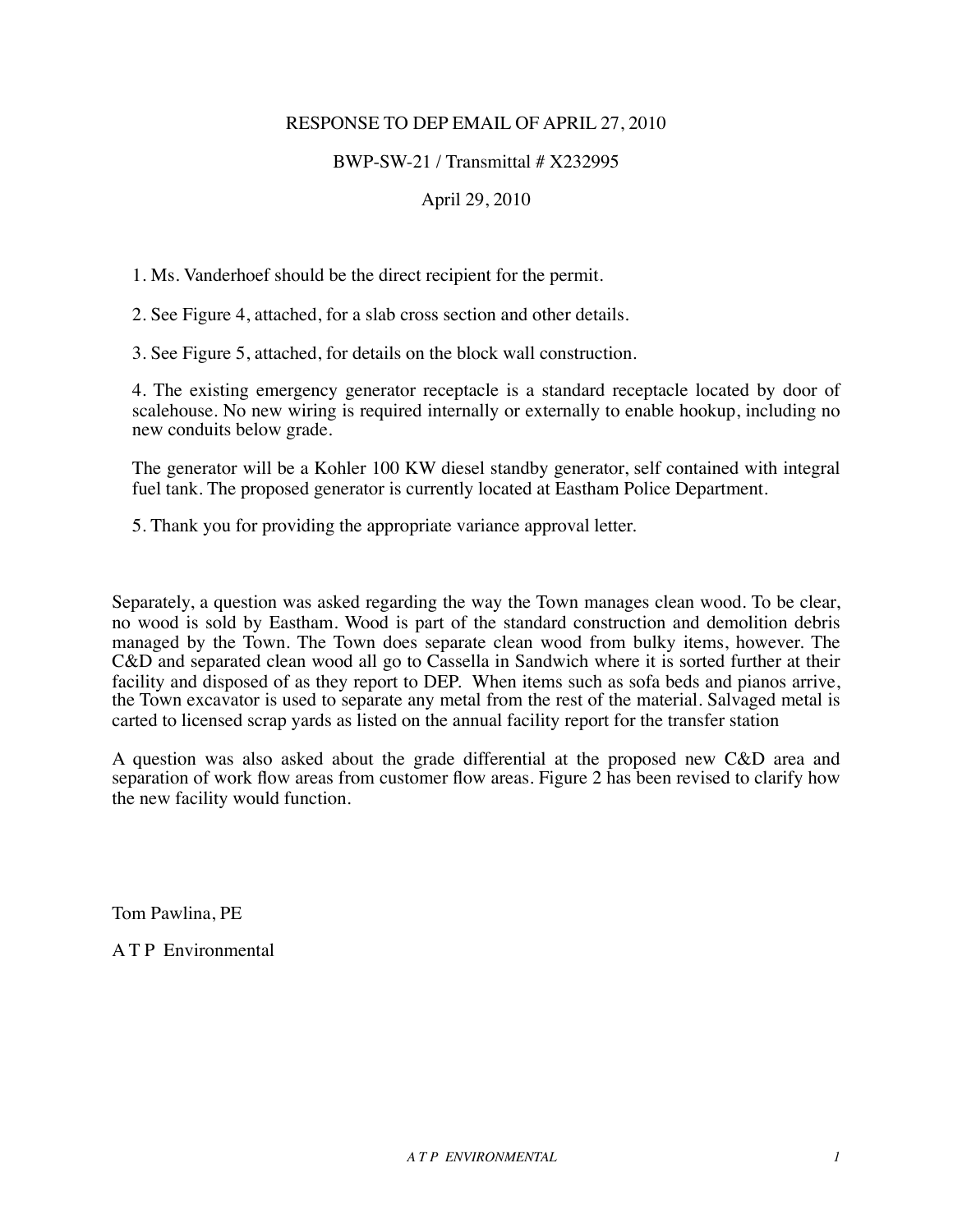#### **Summary of Email of April 27, 2010**

- 1) Is Ms. Vanderhoef still the correct contact and direct recipient for the permit or should Neil Andres be used?
- 2) Please provide a cross section sketch of the slab thickness and reinforcing.
- 3) Please provide details on the block wall construction. A cross section showing maximum height and construction materials and any tie back reinforcing should be submitted. I do not need stability calculations but the drawing should be stamped by a PE to show that it is designed by an engineer.
- 4) You mention the existing interior and exterior wiring for the emergency generator. Is this underground or overhead wiring? Please confirm that the only new wiring will be a new connection right at the generator itself, and that this connection will not involve installing any conduits below grade. How is the generator powered? Will there be a fuel tank? Is the tank integral to the generator?
- 5) Attached is the variance approval that was not in the application. Trees were planted as a buffer to the bike trail. Any approval will require that the trees be inspected and areas of any dead trees be replanted since the area requiring the original variance is increasing.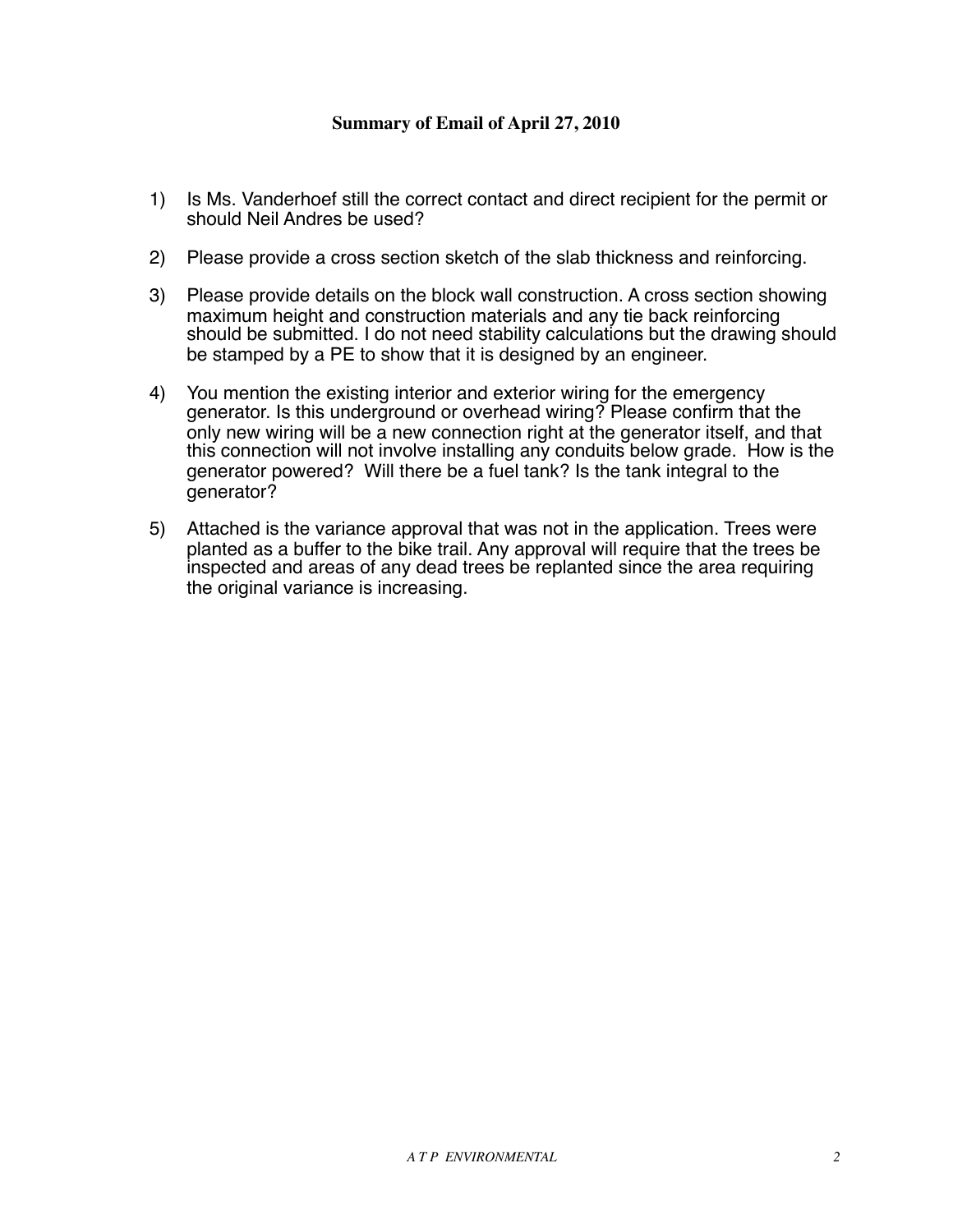

Scale: 1" = 20'

*Figure 2 - New CD Dropoff Area Permit Application BWP-SW-21 New CD Area*

*ATP Environmental April 29, 2010*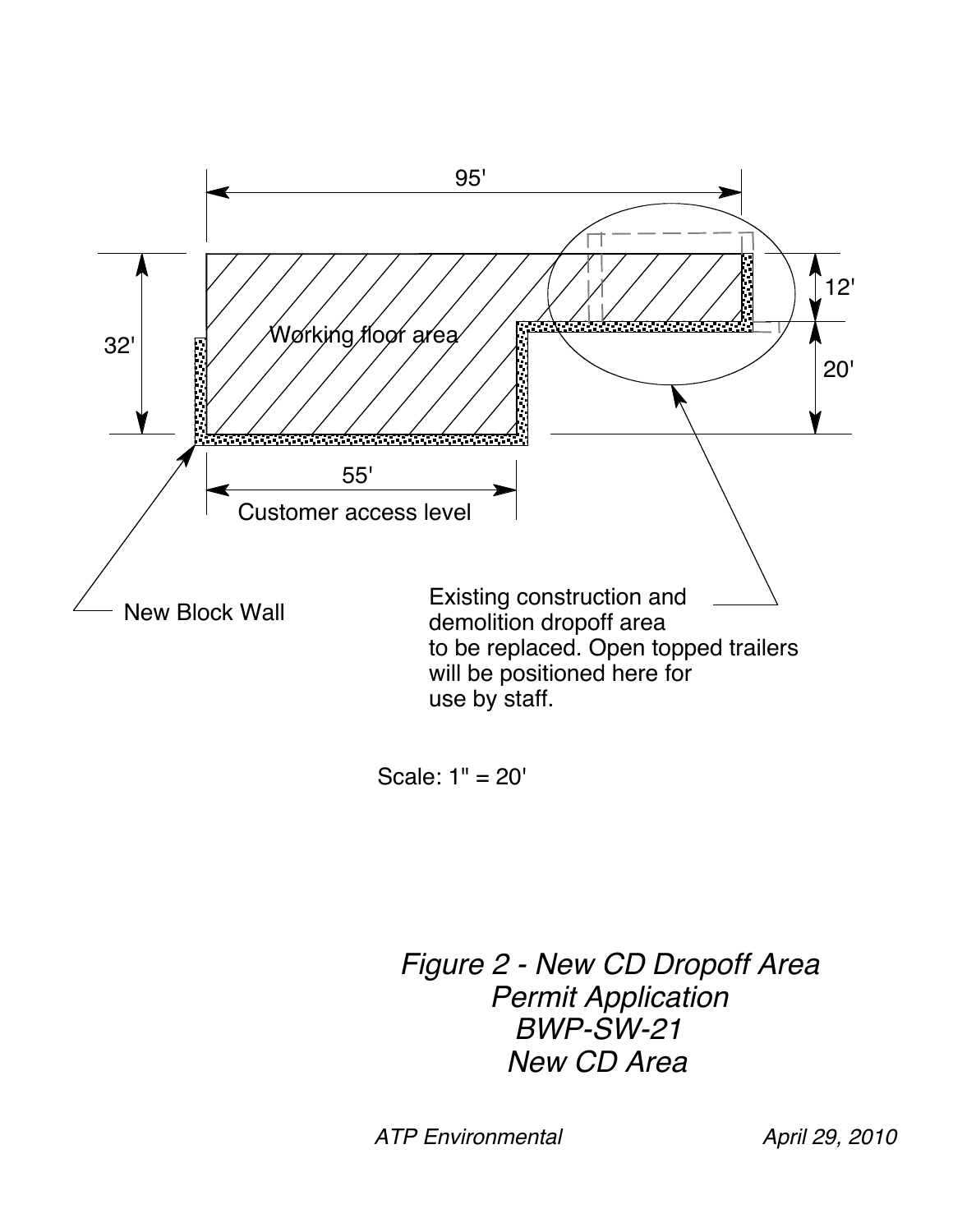

### Not to Scale Reinforced Concrete Pad Section





Not to Scale



# Expansion Joint Not to Scale

#### Reinforced Concrete Construction Notes

1.Undisturbed material below concrete slab shall be compacted to a minimum of 95% modified proctor optimum density in conformance with ASTM D 1556.

2. No concrete shall be placed in water or on frozen bearing stratum.

3. Prior to placing any layer the area shall be inspected and approved by the project engineer for adequacy of bearing, slope, and compaction.

4. Field compaction tests shall conform to ASTM D – 1556.

5. Provide continuous drainage by mechanical methods to control surface and ground water as required during construction.

6. Pad concrete shall comply with ACI 301 specifications for structural concrete for buildings and ACI recommended practices for concrete formwork, transporting and placing concrete and cold weather concreting for details not otherwise specified.

7. Submit proposed concrete mix designs for review and obtain engineer's approval prior to placing concrete.

8. All concrete shall be quality controlled normal weight concrete meeting a minimum compressive strength in 28 days of 4000 PSI.

9. Do not place concrete until the reinforcing steel has been inspected and approved by the engineer or the testing agency's engineer of the job.

10. Reinforcing bars shall conform to ASTM A615, grade 60, UON. All reinforcing shall be epoxy coated rebars conforming to the requirements of the Fusion Bonded Coaters Association.

11. The development strength at laps shall be in accordance with ACI 318.

12. All concrete work shall conform to the requirements of the American Concrete Institute, ACI 318.

13. All reinforcing steel shall be held rigidly and accurately in place. Bars shall be securely wired together and protected against displacement before and during placement of concrete.

14. Keys at joints in concrete slap shall taper from 2-3/4" to 3" (TYP).

15. Concrete slump shall not exceed 4".

16. Contractor to verify all dimensions in the field.

17. Concrete pad shall be constructed with construction joints placed at 25<sup>&#</sup>x27; spacing on center and with expansion joints placed at 50<sup>&#</sup>x27; spacing on center</sup>

18. Reinforcing shall be continuous through construction joints and end 2' clear of expansion joints.